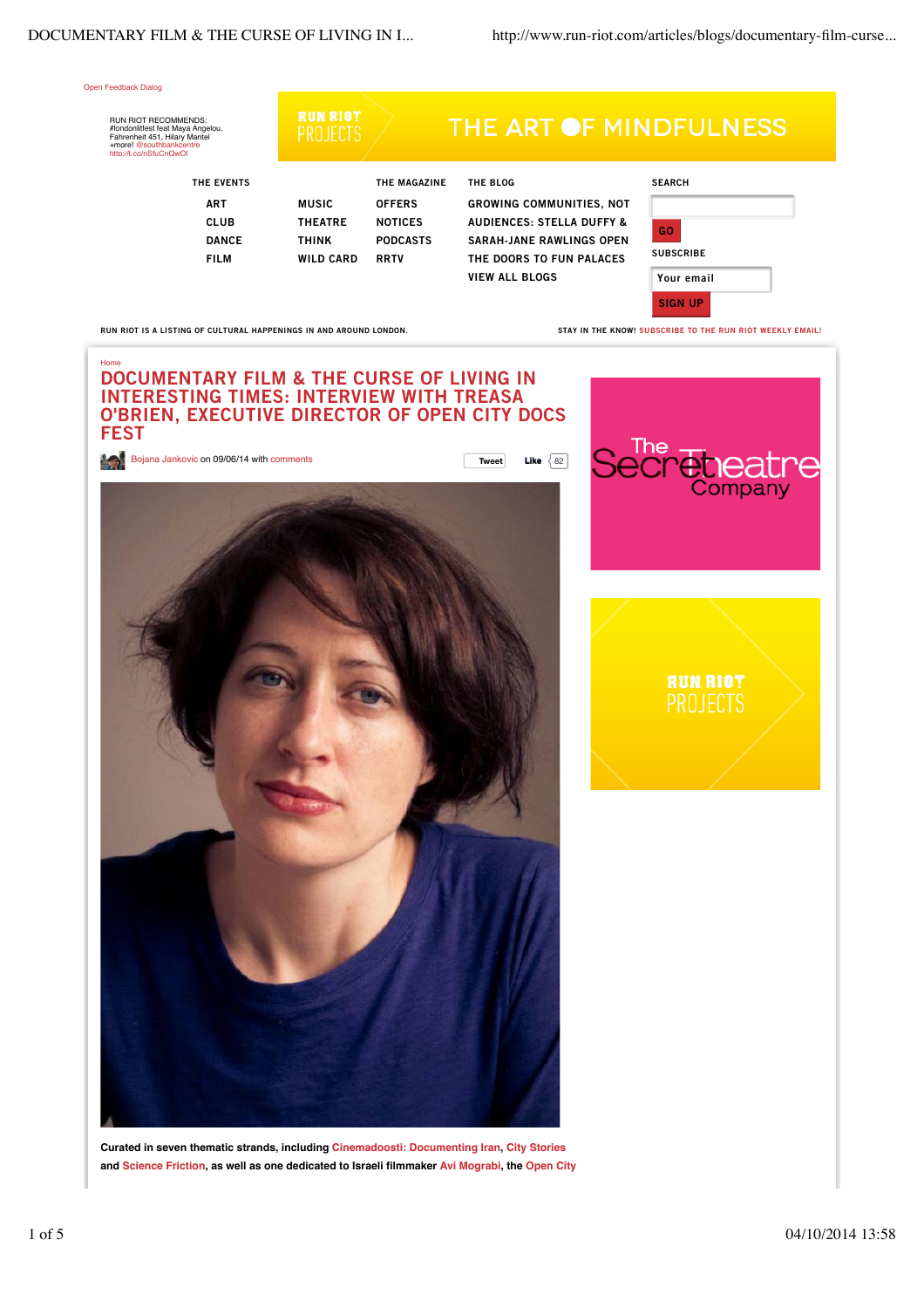**Docs Fest doesn't waste any time in pointing out just how abundant the realm of documentary film is. Rather than overwhelming with choice however, the festival works hard to turn the audience into a community: every screening is transformed into a live event and there are also masterclasses, networking and panel events for that essential insider knowledge. In short: Open City Docs Fest is not about sparking or re-igniting your interest in documentaries – it's about plunging you head first into the world of professionals and aficionados alike.**

**The festival's Executive Director Treasa O'Brien, a filmmaker herself, sees documentary film as a catalyst for activism and is eager to find ways to provoke conversations amongst the audience. She talked to Run Riot about where the genre is in the UK, the power of live audience and how to turn a Saturday into a veritable docu-fest.** 

**Run Riot: What's the current position of documentary films and filmmakers based in the UK? Are there sufficient time, space and resources devoted to it?**

Treasa O'Brien: *May you live in interesting times* is a Chinese curse and I certainly think we are. Our generation is seeing so many rights stripped away as we bulldoze ʻforward' with neoliberal agendas that have doubled university fees, invented the precariat workforce and a consumer and surveillance society that stretches beyond Orwell's dystopian vision. The state is closing the door on new migrants and operating the unethical ʻstop and search' for people living here. The UK was a place where racism and sexism were fought against and now seem to be creeping back with the rise of nationalism, as recent elections have underlined.

For documentary makers, there are more opportunities for their work to be seen outside of TV, as social screenings, the web, festivals and cinema takes an unprecedented interest in the documentary film. However, TV still has a parochial vision of documentary – still sending ʻour man from home' to present programmes from a British perspective and reluctant to commission or show indigenous films or films that are directly political. Meanwhile, the ideology of capitalism permeates ʻfactual entertainment' that is derivative, mindless and patronising at best, and at worst, insulting and ideologically right-wing programmes are commissioned that demonise people on welfare or laud the work of immigration police, using television as a tool for blatant government propaganda.

Documentary makers do have the means to make independent films, although without being paid, it means a hand-to mouth life, or a class of filmmakers that come from privileged backgrounds where their parents continue to support them while they make films, leaving out the voices of those who might have something new to say. To be honest, I don't see a new movement of documentary film in the UK at the moment, but I am still an idealist and I hope that Open City Docs Fest can help to stimulate something! There is much more interesting work coming from India, Brazil, Iran, Denmark, Italy at the moment. I think the UK suffers from the legacy of its once avant-garde TV culture, and has not yet re-invented itself. Its cultural history is literature and theatre, which makes their cinema too literal. Ireland, where I am from, has a similar issue with cinema; it too has a literature and musical heritage and cinematic language has not grown organically nor indigenously from there.

The onus now is on filmmakers to be creative rather than trying to respond to a market, it's on commissioners to be brave about new talent and also on audiences to seek out and support it. Society makes its own culture(s) – we should not allow culture to become a commodity that we buy. It is alive, it is growing, mutating and changing all the time, and we feed it as much as we eat it!

**Run Riot: Can you tell us about your work with the Open City Docs Fest? What were your ideas for the festival coming in, and where do you hope to see it go in the future?**

Treasa O'Brien: Open City Docs Fest is London's global documentary festival. We are an audiencefacing festival and pride ourselves on the breadth and depth of engagement we provide for filmmakers to meet their audiences and vice versa. We are trying to stimulate cultural and political engagement and active citizenship for audiences as much as filmmakers. When I joined the festival 3 years ago, I had the vision of a ʻlive' festival, of creating a space in the middle of London for a community to come together, for people to be active participants in the festival and create new conversations stimulated by the films and atmosphere. The most influential films for me are ones I've seen with an audience present – cinema for me is a shared collective experience.

Plans for the future are to commission more live interactive events, expanding ideas of what documentary can be and how it can be experienced. We've introduced a new development fund that matches researchers and filmmakers called Border Crossings – the winning team will show their work-in-progress at the 2015 festival.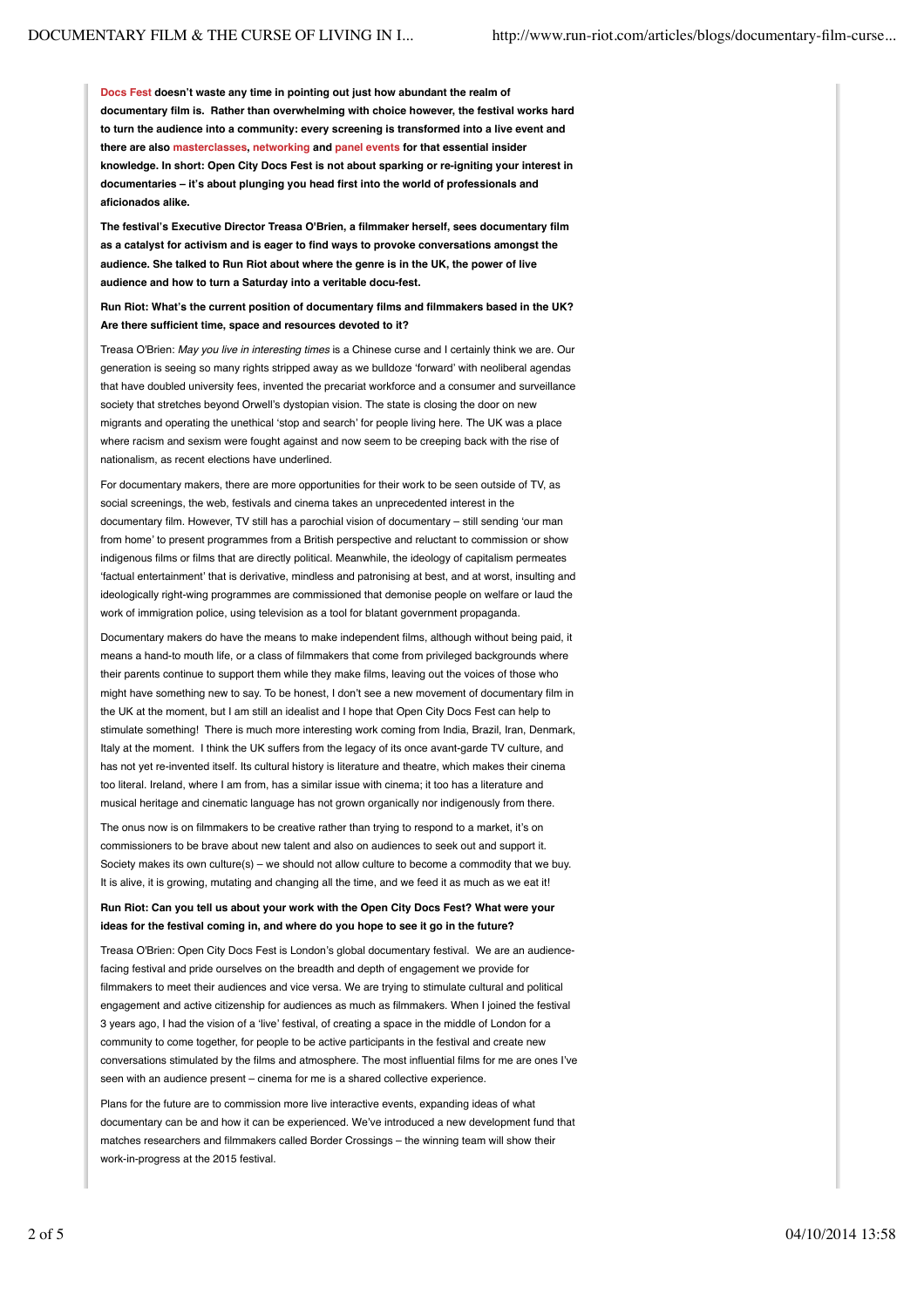And we want to build on the cinematic tours (like those that we created in 2013) and make the city a living documentary playground to interact with.

**Run Riot: The festival condenses an abundance of films into five days and nine strands dedicated to topics as diverse as the perils of digital existence, corporate and state mechanisms and Iranian cinephilia. How did you decide which topics to devote parts of the festival to? Is there a loose curatorial narrative that brings together all the films in the programme?**

Treasa O'Brien: The festival programmes films from all over the world and we show films that might not normally get seen in London. We are a small team, and the film programme is decided by Michael Stewart, founding director, Oliver Wright, programme manager and myself, along with input and advice from others. The idea of stranding films or arranging them in themes is partly planned and partly organic, responding to what we see that year and what comes to us. The Digital Natives strand came about due to a zeitgeist of films being made in that subject this year that Oliver Wright recognised, and Cinemadoosti: Documenting Iran came about as a result of a visit I made to the Cinema Verite documentary festival in Tehran last December.

In Iran, I met many filmmakers and realised how many limitations there are for them to make documentaries; I was enthralled by their resilience and inventiveness; some make films by adhering to or getting around the red lines of censorship; others make them underground and they only get shown outside the country. Last year a relatively more liberal new president, Rohani, was elected and there is a sense of hope that the country is opening up and such laws are being relaxed, so it is a very interesting time for Iranian filmmakers. The films in the Cinemadoosti strand challenge stereotypical representations and offer London audiences the chance to see new perspectives on life in Iran. The idea of cinemadoosti (Persian for cinephilia), is explored by several of the films, showing Iranian life through the prism of the love of cinema that permeates Iranian culture.

**Run Riot: Open City Docs Fest puts great emphasis on both form and content – which films in the festival stand out in terms of pushing the formal boundaries of documentary filmmaking?**

Treasa O'Brien: We are constantly searching for new forms in documentary. The term itself is still greatly contested and slips away from easy definitions. In 2012, we had a retrospective programme of artist's moving image work, and in 2013, we had a strand called Hybrid Forms, which explored films that traversed the boundaries of documentary and fiction. This year, we are exploring new forms with the special programme of shorts from the Harvard Sensory Ethnography Lab, and also the feature *Manakamana*. Our Popathon event explores hacking, and web-based documentary made collectively, and a highlight special event is *The Details* in the Bloomsbury Theatre on Fri 20 June. For this, our special guest Avi Mograbi will present a 4-channel live screening of his own films, with his long-time collaborator and composer Noam Enbar and band performing a live score.

**Run Riot: A whole section of the festival is dedicated to Avi Mograbi, an artist whose work is devoted to exploring the Israeli-Palestinian conflict. What's distinct about his approach to documentary filmmaking?**

Treasa O'Brien: What is distinct about Avi Mograbi is that he manages to be complex without being complicated. He is a performative filmmaker who troubles his own position as a director. His films begin with telling you what they are about and then unravel themselves rather than construct themselves. Mograbi's oeuvre is controversial in Israel; although he is left-wing he does not allow himself to sit comfortably in this position and probes the psyche of that culture. In his new film, *Once I Entered a Garden*, he takes a trip to a graveyard with his Arabic Teacher, a Palestinian married to an Israeli, and includes his precocious daughter in the journey. The film seems simple, even mundane at times, but it operates on the conscience of how the present is spirited with the past but the future is not inevitable. Mograbi will be present at all his films for Q&As as well as doing a special masterclass.

# **Run Riot: Would you consider documentary filmmaking a kind of activism? How has all the widely available technology (from smartphones to basic editing software) influenced the genre?**

Treasa O'Brien: I think documentary can be a catalyst for activism rather than being activism itself. It depends on the audience as much as the filmmaker to create change – a film can only be a tool that people can use. I believe that documentary, or art in general, can contribute to changing consciousness, which is essential to happen in tandem and in dialogue with becoming engaged in activism and protest.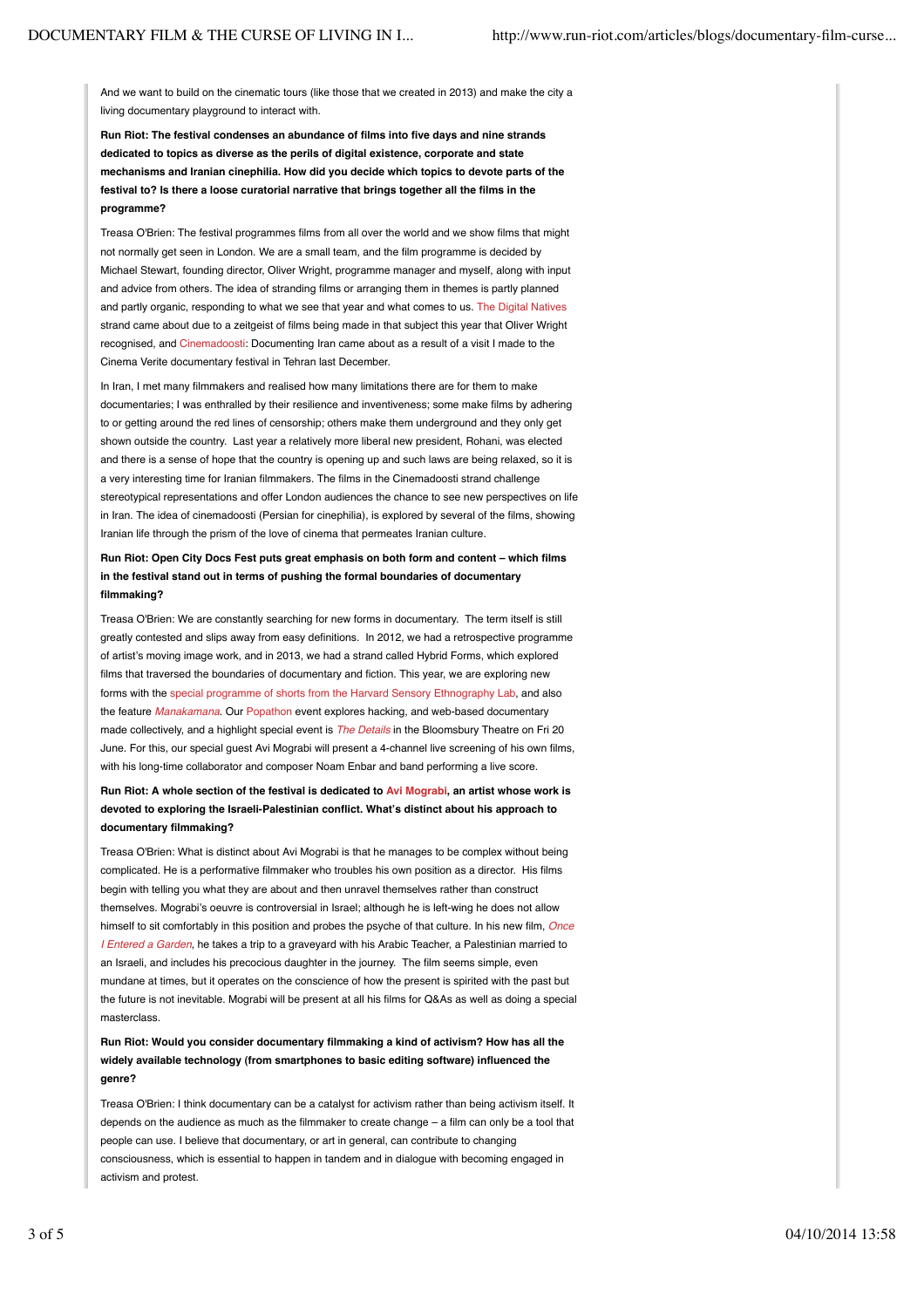As for technology making filmmaking more accessible, of course it's great that the means of production is more evenly distributed. However, it's like being literate and having a pen, it's revolutionary! But it doesn't make you a good writer. So we still need filmmakers and storytellers even if everyone has a camera phone.

## **Run Riot: The festival makes a point of turning every screening into a live event, with talks, panels, meals and music framing the films. Why is this important to you?**

Treasa O'Brien: My passion for programming stems from a belief in the power of live audiences, and how that coming together can catalyse people and engage them with one another as well as with the film. No film can exist without an audience, and it is in the collective memory that cinema truly lives. So we try to create and expand the idea of a film screening into a film and documentary culture.

I introduced the Cinema Tent on Torrington Square, a popup venue by the Lost Pictureshow that gives the festival a music festival and a village fete feeling! Last year we extended the area around it into the Open City Village with a bar, café and food vendors and this year we will have live acoustic sets happening in between films and DJs and parties at night. The Tent is very accessible and becomes a social space as well as a cinema, where festival folk meet and curious passers-by are drawn in and welcomed.

## **Run Riot: Open City Docs works from UCL and has a strong connection to budding and emerging filmmakers. What events, talks and master classes are programmed with this audience in mind?**

Treasa O'Brien: We see ourselves as nurturing the next generation of filmmakers. Our opening night film is a first feature by a British director, Ed Owles. We also award prizes for best British Film and Best Emerging International Filmmaker, and of course our Mystreet project and special screening rewards and encourages emerging talent. Panel discussions, workshops and Q&As after the films with researchers in the field allow for greater participation from the audience to engage with the films and their subject matters. We have a "Meet the Filmmakers" session, and an event with Iranian filmmakers called Celluloid Underground. We encourage audiences to make journeys through the programme by following a strand. This year, we have strand hosts who animate the engagement between filmmakers and audience by hosting informal meetings to discuss the ideas in the strand.

#### **Run Riot: Could you plan out a day at the festival as a taster for our readers?**

### Treasa O'Brien: Saturday 21 June.

Arrive at midday and choose between two free events: The MyStreet film screenings or a networking brunch at the Open City Village. At 2pm go see *Jerry & Me* and *Iranian Ninja* at the Cinema Tent and meet one of the filmmakers Mehrnaz Saeedvafa. At 4pm, meet all the Iranian filmmakers + special guests in Studio 2 above the Hub space for a discussion on making films in Iran, and join them all for a drink in the OCDF bar afterwards while listening to one of the acoustic sets by Green Door. At 6pm go see *Once I Entered a Garden*, Avi Mograbi's new film and ask him about in the Q&A. At 7.30 go see *Sepideh*, a film about an Iranian teenager who wants to be an astronaut in the beautiful Bloomsbury Theatre or watch *Demonstration*, a film ballet about protest, in the Cinema Tent. And at the ICA there's *Manakamana* for those who'd like to take a slower pace. End your day at the free Iranian Nights party in the Open City Village, eating delicious Persian food and listening to the live concert by Pouya Mahmoodi, playing sitar. Then dance under the stars of midsummer ʻtil midnight with Persian pop DJ XENRES. See you there!

### Open City Docs Fest

18th-22nd June

#### LATEST NOTICE

New cinema in the making... Deptford cinema opening this year! LATEST BLOG Growing communities, not audiences: Stella Duffy & Sarah-Jane

NEW ON RRTV 58th BFI London Film Festival trailer NEW PODCASTS A first listen to CAMERA's new album Remember I Was Carbon Dioxide

|      | <b>RUN RIOT EVENTS</b> |
|------|------------------------|
| Art  |                        |
| Club |                        |

Rawlings open the doors to Fun Palaces

ABOUT RUN RIOT The Team The Contributors

## STAY IN THE KNOW WITH THE E-SHOT

Subscribe to the Run Riot weekly bulletin, highlighting cultural events, taking you from the edge to the heart

## **SUBMIT!**

SUBMIT YOUR OWN